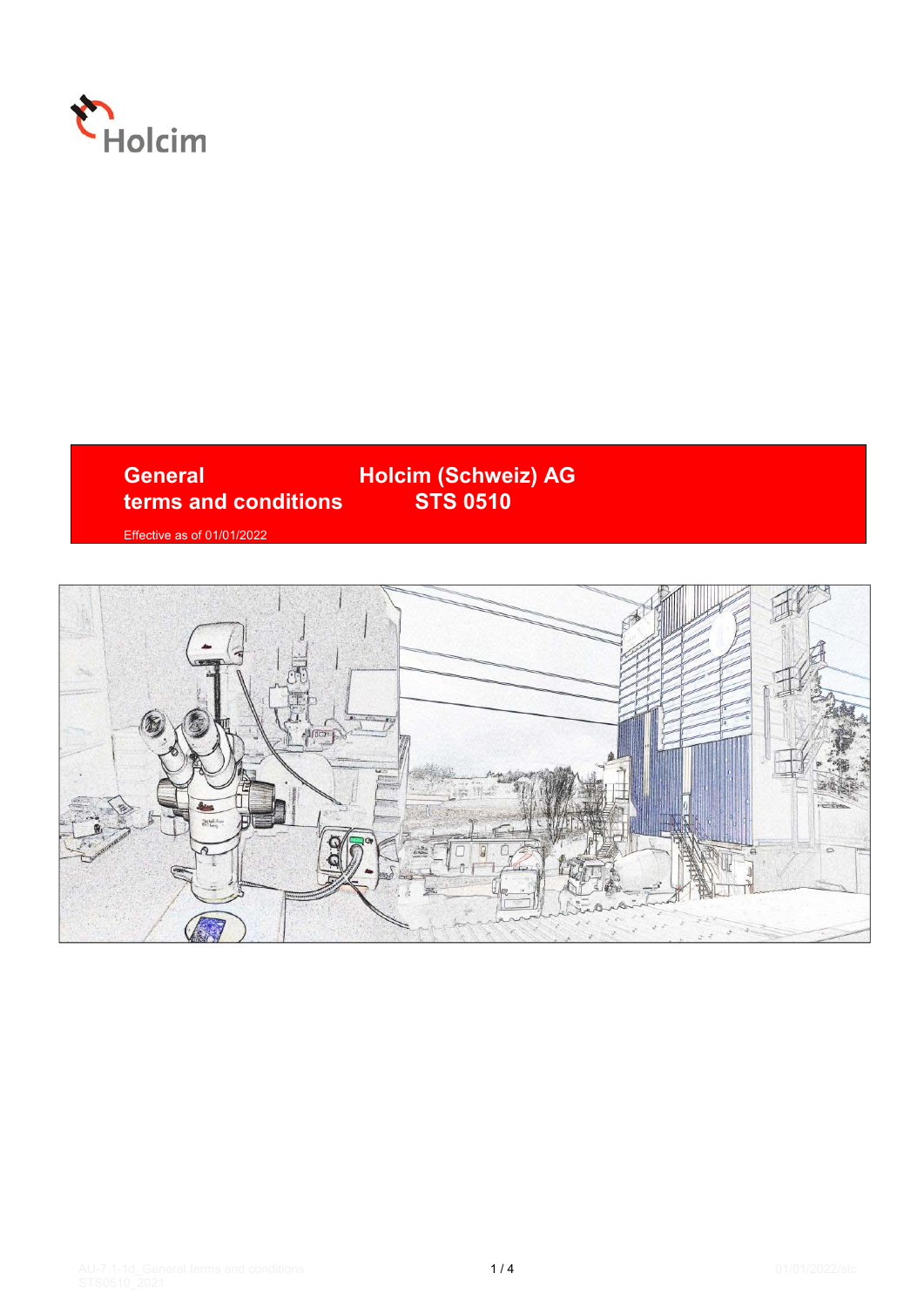

# **Contacts and addresses**

# **The laboratories are accredited accorting to STS**

# **Eclépens STS 0510**

Holcim (Suisse) SA Laboratoire des matériaux 1312 Eclépens Tel : +41 (0)58 850 93 95 / +41 (0)58 850 94 74 Fax : +41 (0)58 850 93 99

# **Siggenthal STS 0510**

Holcim (Schweiz) AG Baustoffprüflabor Industriestrasse 12 5303 Würenlingen Tel : +41 (0)58 850 55 00 Fax : +41 (0)58 850 55 67

Holcim (Schweiz) AG Baustoffprüflabor Langenhagstrasse 40 4127 Birsfelden Tel : +41 (0)58 850 36 12

Holcim (Svizzera) SA Via Pianon 6928 Manno Tel : +41 (0)58 850 09 64

**Opening times** 

Mo-Th 07:30 am – 12:00 n 1:00 pm – 5:00 pm<br>Fr 07:30 am – 12:00 n 1:00 pm – 4:30 pm Fr  $07:30$  am  $-12:00$  n ------------------------------------

# *Specific Holcim subcontract laboratory* **Würenlingen**

Holcim (Schweiz) AG **STS 0555 Zentrallabor** Zementweg 1 5303 Würenlingen Tel : +41 (0)58 850 55 20



# **Abbreviations**



or means accredited testing in the corresponding laboratory.



UA =Subcontract, W= Subcontract in laboratory Würenlingen o.r. : on request



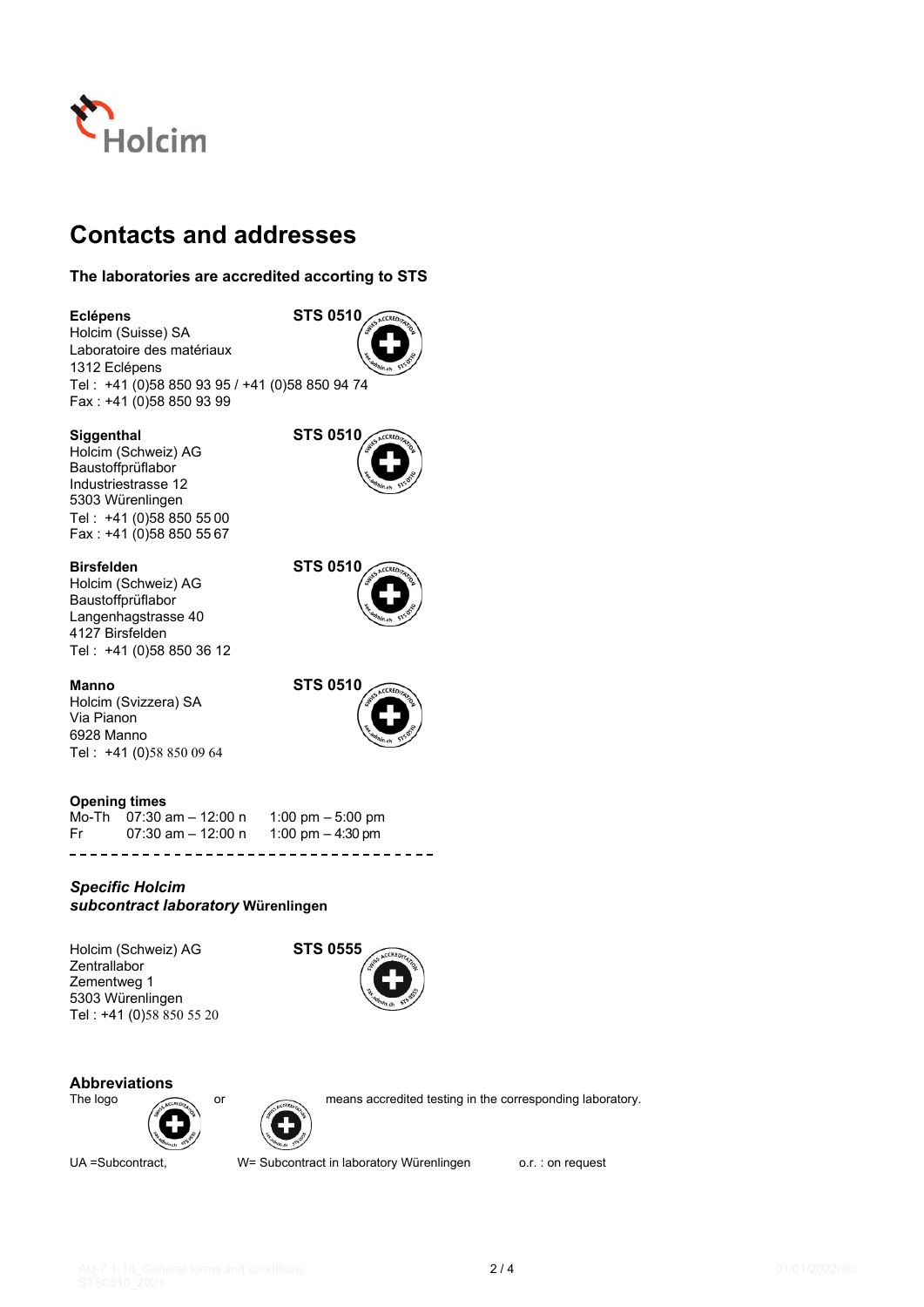

# **General terms and conditions STS 0510, Holcim (Schweiz) AG**

# **1. Scope**

- 1.1. These general terms and conditions apply exclusively for all services and sites of unit STS 0510 (consultancy, assessments, expert reports, lab tests) (Contractor), unless the parties agree otherwise in writing. If individual provisions should be or become invalid in full or in part, this shall have no bearing on the validity of the remaining provisions.
- 1.2. Services shall be performed on the basis of the valid price list or quotation and these general terms and conditions, unless they have been amended or supplemented by written agreement. Any deviating terms and conditions of the Client shall apply only if they have been expressly accepted and signed by the Contractor. By placing the order, the Client acknowledges the exclusive validity of these terms and conditions.

### **2. General contractual performance**

- 2.1. Wherever possible, an order must always be announced to the Contractor at least 48 hours prior to the commencement of performance.
- 2.2. The Client is considered to be the person who signed the inquiry.
- 2.3. Orders shall be reviewed before they are accepted. The review shall include:
	- The Client's name and address
	- Feasibility of technical aspects and timeframe
	- Agreements concerning any subcontracts that may be placed
	- Provisions concerning the handling of the Client's samples
	- Procedure in the event of contractual amendments
	- Details on distribution and dispatch of the reports
- 2.4. Reports shall be produced in the Client's language (German, French, Italian).
- 2.5. In the event of work performed away from the STS 0510 premises, the Client shall also be responsible for ensuring compliance with the conditions of the relevant occupational health and safety stipulations.
- 2.6. If the Contractor has not been commissioned with the sampling, it shall assume no warranty for the appropriateness and quality of samples.
- 2.7. Subject to any written agreement to the contrary between the parties, an estimate of the date for the completion of an order may be requested from the Contractor as of the point of receipt of all requisite documents and samples. The Contractor shall endeavor to effect delivery as swiftly as possible within a reasonable deadline within the parameters of the available resources. Any lengthy delays shall be communicated to the Client.

#### **3. Assignment of subcontracts**

The Contractor is entitled to have certain services performed by third parties that work to comparable quality standards and, if required under accreditation rules, hold the requisite accreditation. The names of the respective subcontractors shall be provided to the Client on request.

#### **4. Pricing, payment terms, complaints**

- 4.1. All prices on the price list are excluding value added tax.
- 4.2. A general surcharge of 25% will be charged for especially urgent orders, in consultation with the Client. An especially urgent order is deemed to be an order whereby the commencement of performance is to take place within 48 hours of the initial notification. The Contractor shall notify the Client of any surcharge in advance in each case.
- 4.3. Payments must be made strictly net by no later than 30 days of receipt of the invoice.
- 4.4. The Client must register any complaints relating to the services within 30 days of receipt of the report. The points of contact are the signatories of the reports. Complaints that are unrelated to a report may be addressed to the management of the site STS 0510 at any time.

#### **5. Test reports**

- 5.1. The test reports of the accredited tests comply with the requirements of the SN EN/ISO/IEC 17025 standard. The results in each case relate solely to the samples tested.
- 5.2. Test reports shall be supplied digitally or by regular mail subject to agreement.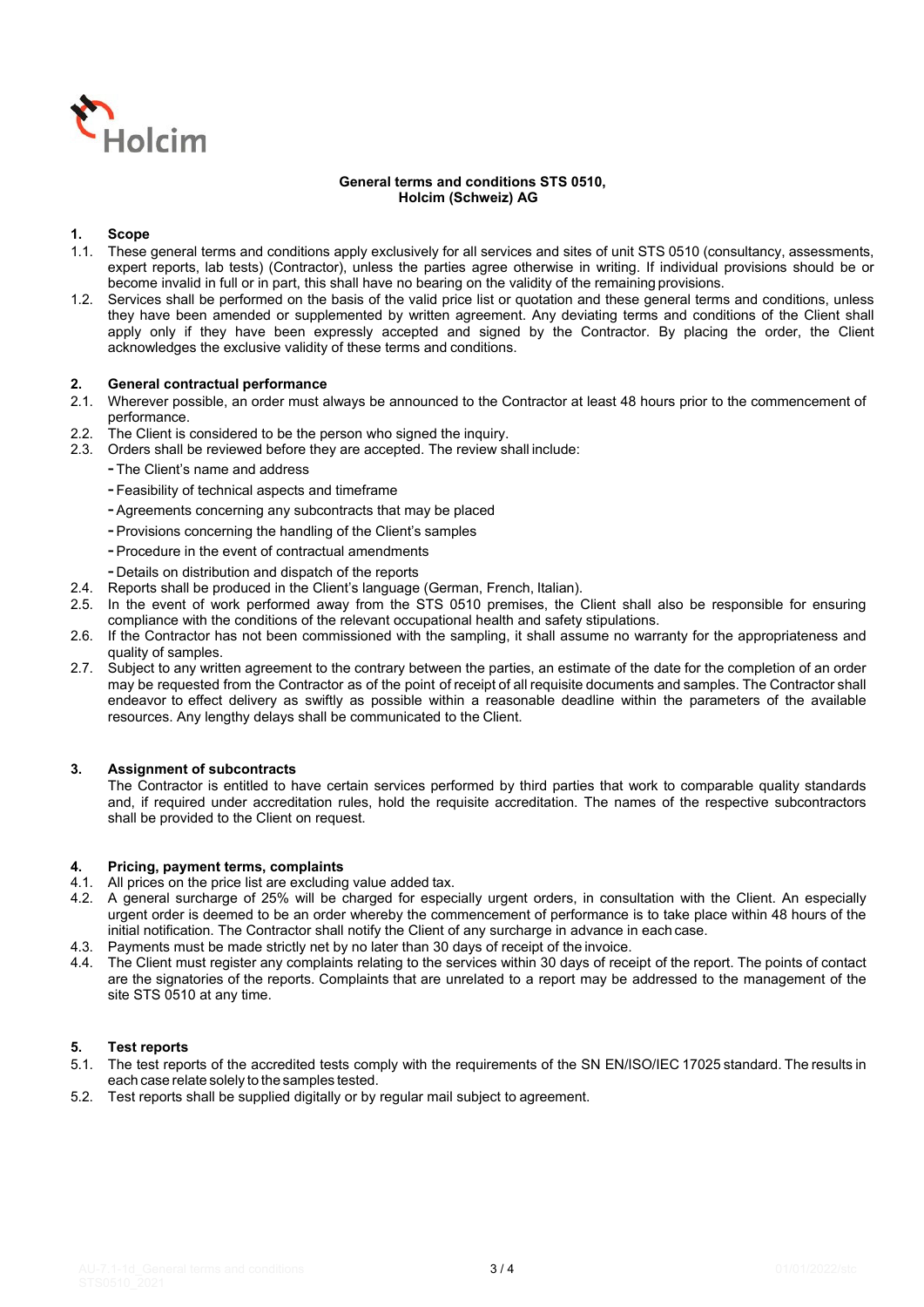

# **6. Confidentiality**

- 6.1. The Contractor shall handle orders and associated data and information in confidence vis-à-vis third parties. In the absence of any instructions to the contrary issued by the Client, the test results shall be disclosed exclusively to the Client or a partner designated in the order.
- 6.2. In the course of rendering performance, test results established by the Contractor shall be prepared and transmitted exclusively for the Client's own use. The results may not be forwarded to third parties or published (e.g. for advertising purposes or in presentations) without permission from the Contractor, unless this is permitted under a statutory provision or regulatory ordinance. In this case, the Client is not permitted to modify or edit the test results or to use only extracts of them.
- 6.3. The Contractor is only entitled to use test results for its own purposes in particular for the purposes of reviewing its own testing methods, scientific research, and for publication – in anonymized form or with reference to the Client with prior written consent.

### **7. Rights to intellectual property**

If intellectual property rights (e.g. to assessments, test reports, analyses, graphical depictions, etc.) arise in the course of performance of the services, these shall be reserved to the Contractor. The Contractor shall transfer to the Client any usage rights arising from these intellectual property rights as required for the Client's purposes. The corresponding usage rights shall only pass to the Client upon full payment of the remuneration for the performance of the services. During the development of specific processes (to be specified upon issuing the order), the ownership rights will be governed by a special agreement (concerning patent, license, and brand rights, copyright, etc.).

### **8. Order performance**

- 8.1. On request and subject to prior agreement, the Client may be present during the tests being performed as part of the order.
- 8.2. On request, the Client may inspect the working instructions connected with its order. However, no copies may be made.<br>8.3. The Client may request information from Contractor on the statistical parameters for the accre
- The Client may request information from Contractor on the statistical parameters for the accredited processes and any others, if available.

# **9. Liability**

- 9.1. Any liability for the analysis results prepared by the Contractor, as well as damage of any kind resulting from their use, shall be expressly excluded, as far as permissible by law (limited to damage for intentional or grossly negligent breaches of duty).
- 9.2. In the event of authorized substitution to third parties, the Contractor rejects any liability in connection with the performance of the order.

#### **10. Archiving**

- 10.1. *Archiving of samples*: The samples shall be thoroughly disposed of upon completion of the order. If the Client wishes for the samples to be retained following completion of the order, it must give the Contractor advance notice in writing upon conclusion of the contract.
- 10.2. *Archiving of documents*: all documents that provide information about the quality of our services (e.g. working instructions, test reports) shall be archived for a period of 13 years and may be inspected by the Client to the extent that they relate to its order.

#### **11. Publication of reports**

Clients who wish to publish reports in full or in part (e.g. for advertising purposes or in presentations) must agree this with the Contractor accordingly.

#### **12. Opening times, delivery of specimens, sample material, etc.**

Monday through Thursday, 7:30 am through 12:00 noon and 1:00 pm through 5:00 pm Friday, 7:30 am through 12:00 noon and 1:00 pm through 4:30 pm

STS 0510 shall remain closed on official public holidays in the respective canton (Aargau, Vaud, Basel, Ticino). Samples may only be delivered outside the opening hours subject to prior appointment.